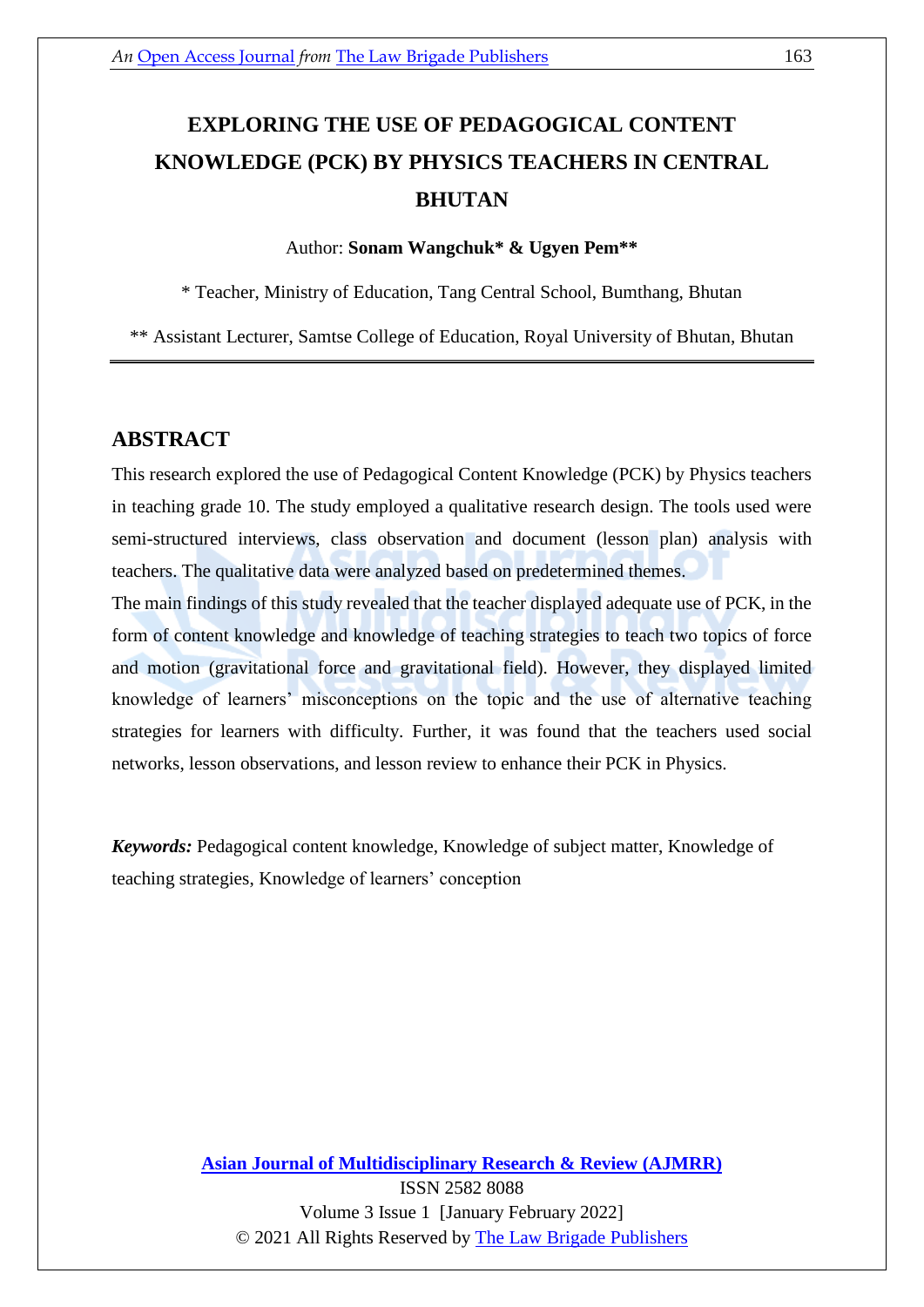## **INTRODUCTION**

The use of PCK was defined as merge of content knowledge and pedagogical knowledge to enhance communication of concepts (Shulman, 1986; Halim & Meerah, 2002). Thus, following elements of PCK were explored:

#### *Knowledge of Subject Matter in Teaching Physics*

Knowledge of the subject matter (content) of the topic in which the teacher is engaged, that is, conceptual knowledge and procedural knowledge: able to arrange concepts by connecting one concept to another, maintaining the sequential and hierarchical flow of facts (Ryan and McCrae, 2005).

#### *Knowledge of Subject Matter in Teaching Physics*

Knowledge of teaching strategies classified as use of strategies and use of examples Sibuyi (2012).

## *Knowledge of Subject Matter in Teaching Physics*

Knowledge of learners' conceptions included whether the lesson goal was achieved through assessment, whether the prior knowledge of learners were considered, whether the misconceptions were identified and addressed and whether the learners' difficulties are regarded Sibuyi (2012).

## **LITERATURE**

In PCK, content and pedagogy are merged appropriately to enhance the knowledge of teaching. PCK includes knowledge of strategies, ways of representing the subject, and knowledge of common pupil difficulties. However, the lack of PCK is a barrier to better science teaching (Halim & Meerah, 2002).

The importance of in-cooperating PCK in teaching Physics is necessary. Johnston and Ahtee (2006) in their comparative study of PCK in Finland and England found that teachers from both countries were less positive about the teaching of Physics as the Physics phenomena are abstract in nature. Halim and Meerah (2002) in their study on Physics teachers' PCK in

> **[Asian Journal of Multidisciplinary](https://thelawbrigade.com/ajmrr/) Research & Review (AJMRR)** ISSN 2582 8088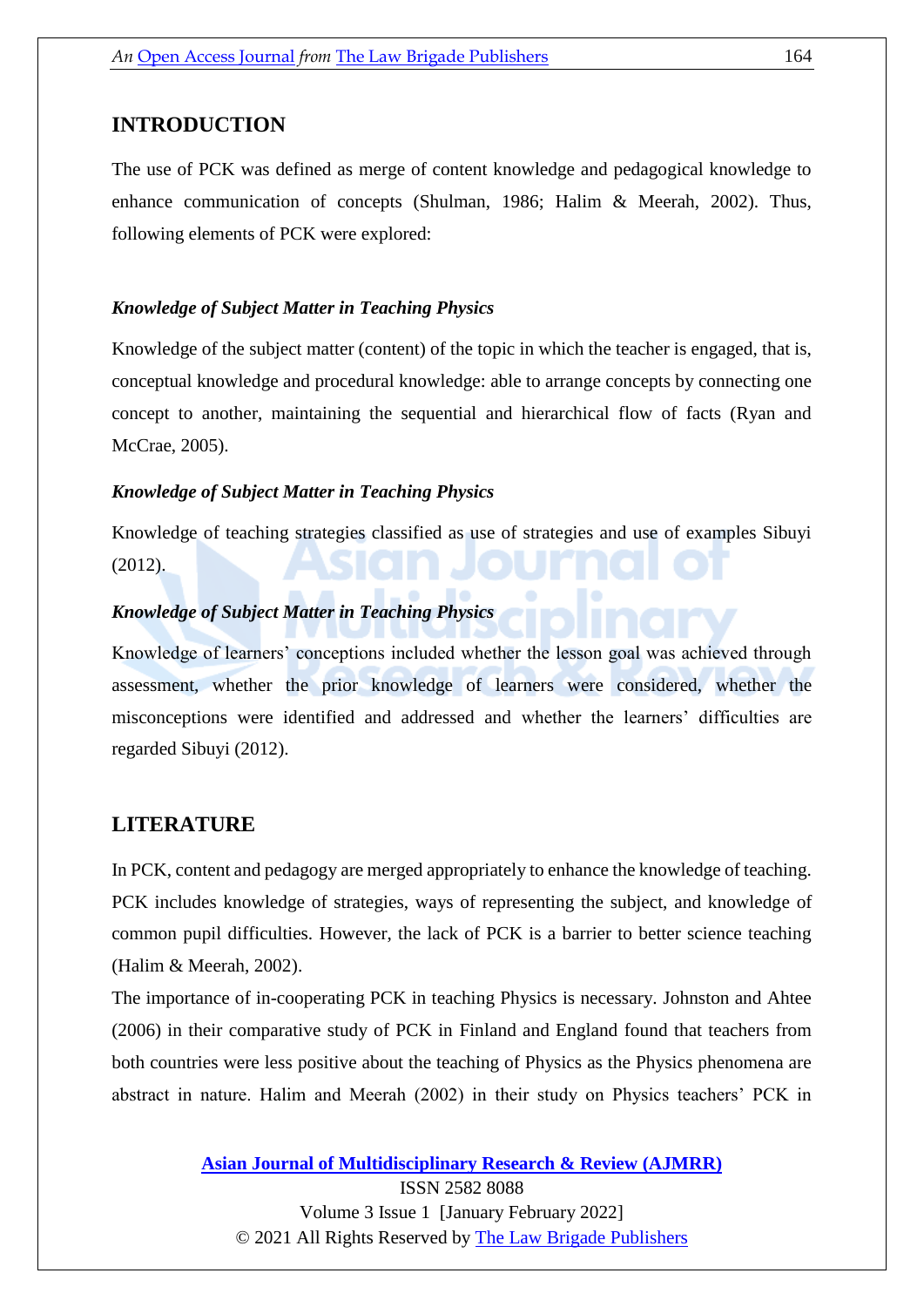Malaysia found that teachers' PCK for promoting conceptual understanding is limited and lacked the ability to transform their understanding of basic concepts in Physics. This lack of knowledge restricted them to employ the appropriate teaching strategies required to explain scientific ideas.

The importance of PCK is also realized in Bhutan. The 21st-century transformative pedagogy offered to Bhutanese teachers emphasized understanding learners in terms of academic equity and achievement gap to build every student, and on assessing students' daily work (Wangdi, 2016). Teachers need to be academically and professionally proficient with a broad knowledge of the subject matter, knowledge of the discipline and require a willingness to cast a critical eye on their practice and pedagogy (Dorji, 2009). A teacher should possess a good knowledge of the subject matter with the ability to deliver it in a way that it captures and holds the interest of the students using creative means to answer to their needs (Sherab, 2009). Bhutan Education blueprint's first wave of change wass also focused on up-skilling the teachers' content and pedagogical competencies (MoE, 2014). Education blueprint a time bound roadmap (2014- 2024) of Bhutan's education system that includes policy initiatives and recommendations to achieve the overall education goals of the country (MoE, 2014).

The recent curriculum change in grade ten Physics highlights to explore the use of PCK in teaching and learning. The change aligns with the study Kumari (2015) who posited that the teachers' pedagogical content knowledge can bridge pedagogical transitional gap created due to change on curriculum. Halim and Meerah (2002) also found that PCK comes with experience and practice. Thus, it was imperative to explore Physics teachers' purposeful use of PCK to assure that they are aware and in continual exercise.

## **METHODOLOGY**

Site and population are selected as per the convenience of the researcher considering factors like accessibility, location, and time. Therefore, data was collected from Physics teachers in schools in central Bhutan. The sample schools are located in varying environments classified as an urban and rural areas.

The researcher used the tools developed by Chick et al. (cited in Sibuyi, 2012) to explore the use of PCK in teaching. Thus, the qualitative tools to explore teachers' PCK to teach force and

**[Asian Journal of Multidisciplinary](https://thelawbrigade.com/ajmrr/) Research & Review (AJMRR)**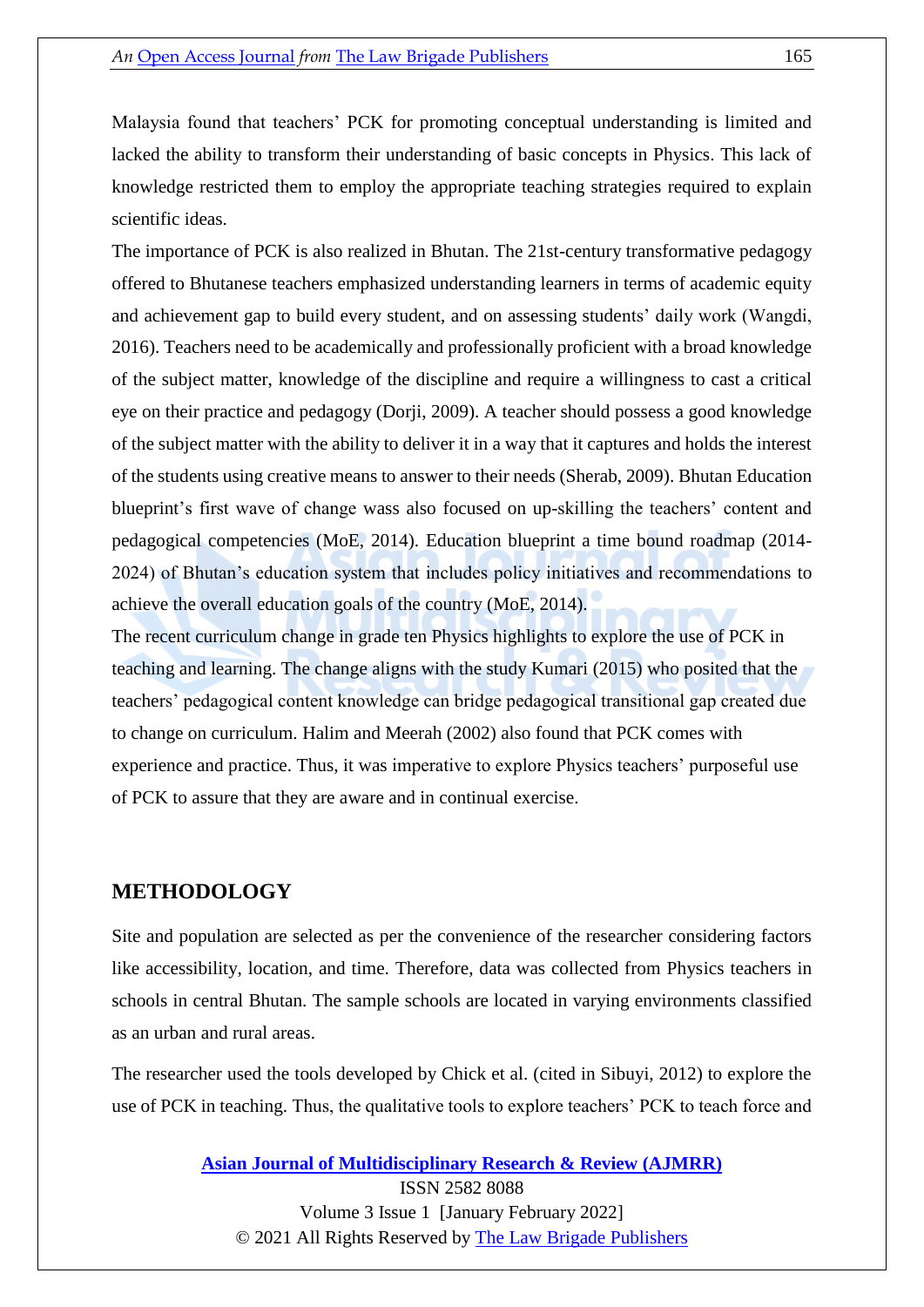motion chapter in grade ten were lesson observation, document (lesson plan) analysis, and prelesson semi-structured interviews. All these three tools were used for a single lesson of the sample teachers to gather abundant information. Another round of semi-structured interview was used to understand the use of PCK.

## **DISCUSSIONS**

#### *Knowledge of subject matter*

Knowledge of the subject matter is more than just being able to present the facts correctly. It encompasses aspects such as being able to arrange concepts by connecting one concept to another, maintaining the sequential and hierarchical flow of concepts as this study focuses (Ryan & McCrae, 2005). The study had revealed that the teachers have the knowledge of subject matter (conceptual and procedural knowledge) as they maintained the sequential flow of concepts and were able to relate the concept of gravitational force to the meaning of force and related examples. To this, Etkina (2010) suggested that if a Physics teacher does not comprehend the idea, it is difficult to convert concepts into student comprehension. Similarly, Nargund-Joshi et al. (2011) stated that PCK could promote the transformation of subject-matter information to help students learn.

Moreover, on the use of concept maps by participants, Karakuyu (2010) supports that the use of the Physics instruction map has proven to be more successful in enhancing student achievement. The instruction concept map was evident in the concept maps they drew during the interview. Thus the teacher participants could link concepts of Physics to teach two topics of force and motion.

In addition, Teacher A taught the lesson inductively to make sense of the key concepts by relating them to examples and explanations. To this Hubber et al. (2010) in their study on "Force with a Representational Focus" concluded that teachers need to conceptualize science learning in terms of students' science induction practices. Uwizeyimana et al. (2018) too concluded that the teacher should shift from this traditional (deductive and teacher-centered) method of teaching to active (inductive or learner-centered) methods of teaching. Teacher C

#### **[Asian Journal of Multidisciplinary](https://thelawbrigade.com/ajmrr/) Research & Review (AJMRR)**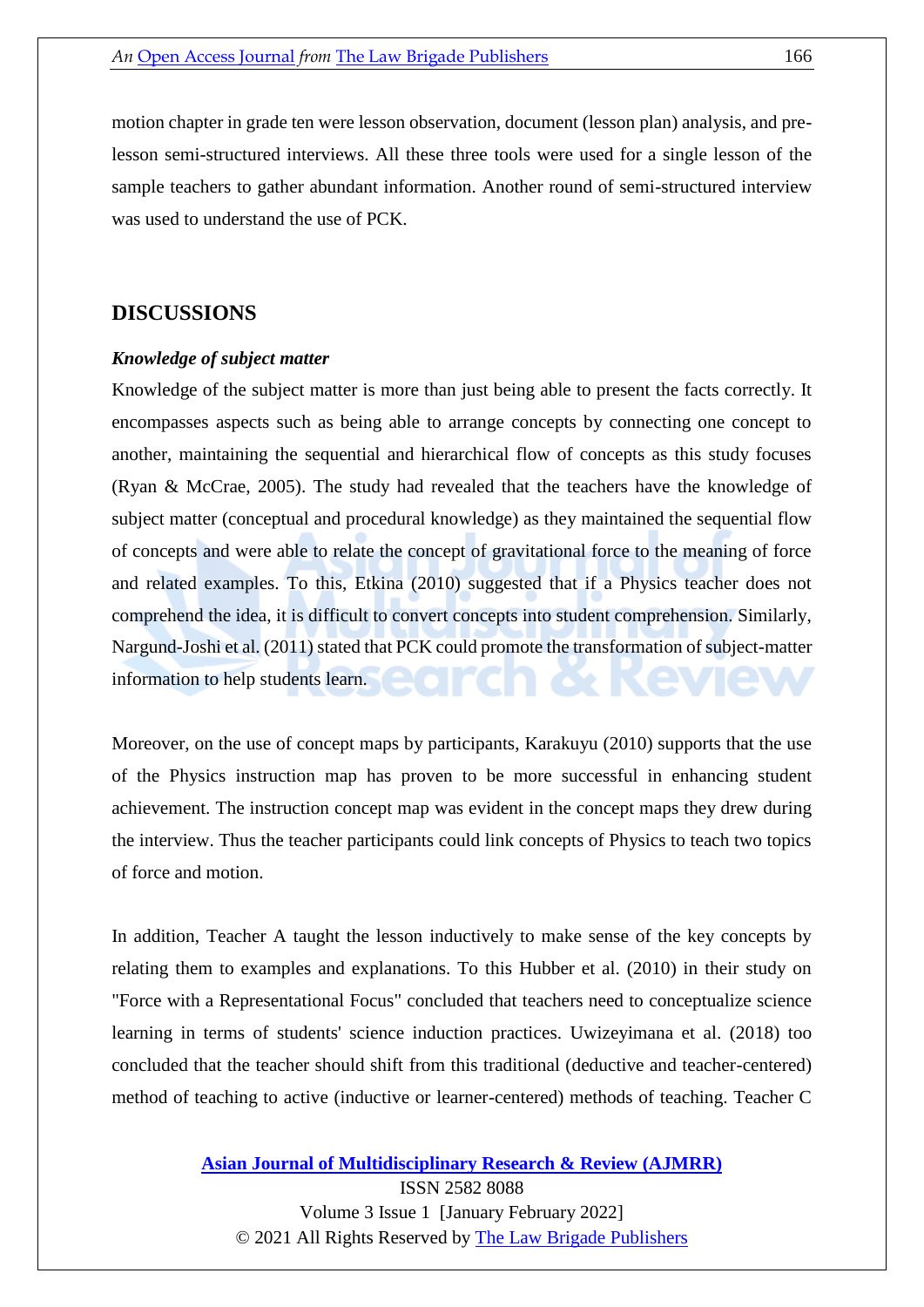taught to locate the center of gravity requiring both conceptual and procedural knowledge. The finding is collaborative with Sibuyi (2012) who pointed out that if learners are taught procedures without knowing the concepts, then learners would not be sure when or how to use what they know. Aydin et al, (2016) too found that in Physics, teaching procedural knowledge requires practice that involve showing the relationships between the concepts. Thus the experience they have as teachers (17 for teacher A and seven years each for B and C) and academic qualifications (B. Ed. in Physics and Math for all three teachers) may have contributed to their knowledge of teaching Physics as suggested by (Sibuyi, 2012).

#### *Knowledge of teaching strategies*

The use of different teaching strategies and examples serve as a means of communicating the subject matter. Teaching strategies can also be subject-specific. Hence, the discussion on knowledge of teaching strategies was classified on the use of teaching strategies and examples.

**Use of Strategies**: The importance of pedagogy was also reflected by Jatsho and Rinchen (2016) in their study on "Teaching Physics Strategies", carried out for grade nine students at one of the schools in Thimphu. They posits that the use of different teaching strategies has strong relevance to student learning. In line with this, De Miranda (2008) concluded that the teacher should know how to use various teaching methods to make learning appropriate. Similarly, the findings of this study revealed that all teachers used demonstration and student activity to make the lesson student-centered. Teachers consistently expressed that using the demonstration method was to show the phenomenon and the activity to involve them in teaching the two topics (gravitational force and field) under force and motion which indicates the use of content-specific strategies. Correspondingly, Tamang (cited in Jatsho and Rinchen, 2016) and Wang (cited in Jatsho and Rinchen, 2016) listed subjected specific strategies in teaching Physics indicating the use and availability of subject specific PCK in Physics. Besides, Jatsho and Rinchen (2016) also confirmed that the demonstration method gave students enough opportunity to acquire knowledge. Therefore, the use of similar strategies to teach the same concept indicates that the participant teachers demonstrated subject or content-specific strategies. The use of subject-specific strategies indicated that knowledge of teaching strategies was related to content knowledge.

#### **[Asian Journal of Multidisciplinary](https://thelawbrigade.com/ajmrr/) Research & Review (AJMRR)**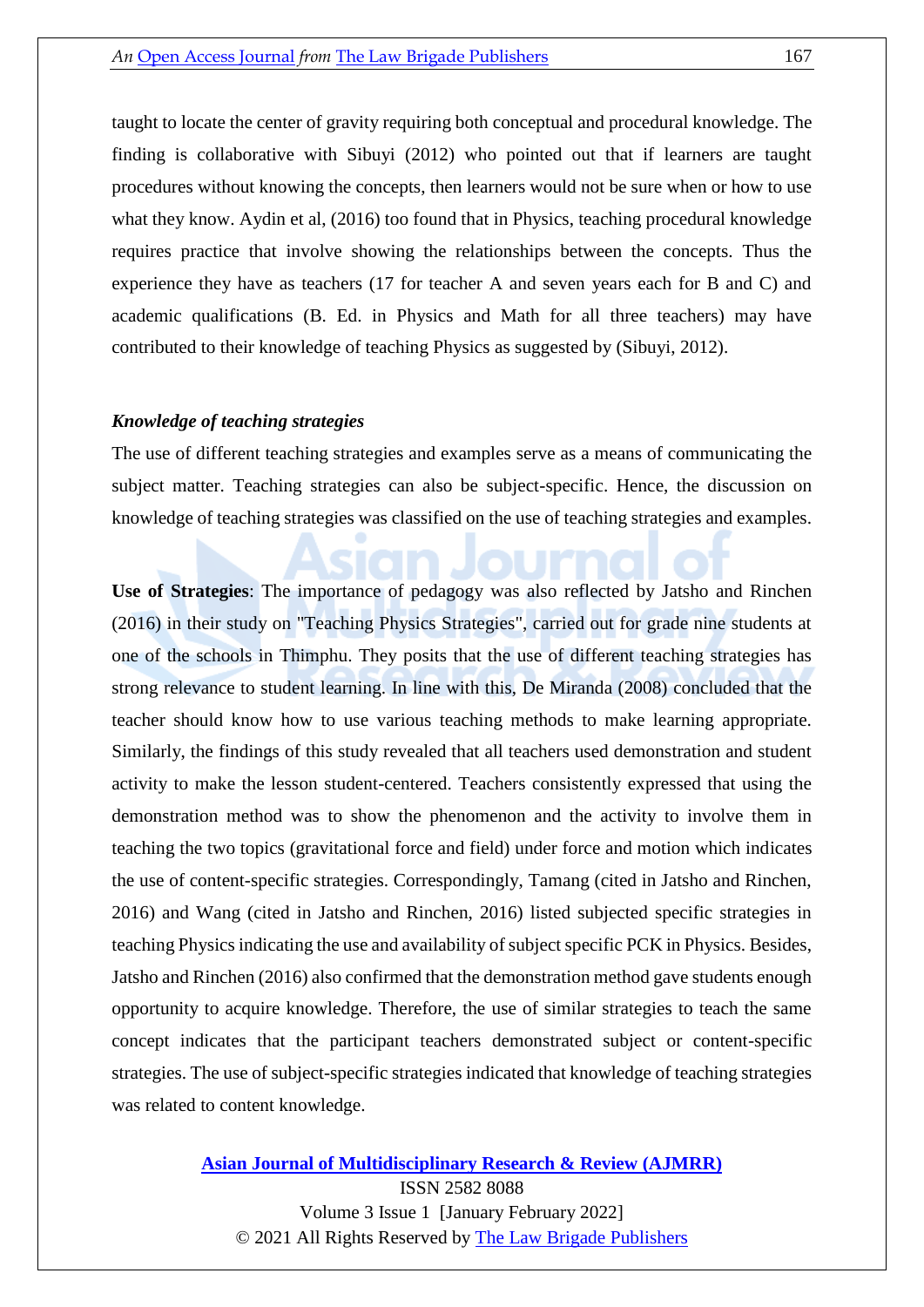Additionally, Teacher A highlighted the use of Kegan's cooperative learning structures to make the lesson student centered as evident in the class observation and lesson plan. To this Rabgay (2018) recommended to use and promote cooperative learning strategies as the teaching and learning approach of choice for the benefit of science teachers and students through his research conducted for the tenth-grade students of Samtse Higher Secondary School. Similarly, the study conducted by Ho & Boo (2007) on "Cooperative learning strategy: exploring effectiveness in the Physics classroom" confirms that the use of cooperative learning helps achieve a better understanding of Physics concepts. Thus, the use of cooperative learning strategies could make Physics learning interactive and student-centered.

**Use of Examples:** Another aspect of knowledge of teaching strategies include providing suitable examples to improve students' understanding of the Physics concepts. All three teachers provided various coherent functional examples including contextual examples, for which students exchanged suitable examples accordingly. Apart from textbook examples, teacher participants included examples from the local environment and the internet. In support of this, the study on "Strategies for Teaching Physics," by Tamang (2004) found that the use of appropriate and live examples enables both teachers and students to be more comfortable and interactive during lessons. Similarly, De Jong (2009) and Parker, et al. (2018) affirmed that knowledge of representation involves the presentation of ideas in the form of analogies and descriptions that are consistent with the degree and skill level of the student. Similarly, the study conducted for 830 science students and 52 Physics teachers in Nigeria to identify the areas of Physics considered posing difficulty found that students have difficulties in specific topics that lack concrete examples, mathematical manipulations, and visualization (Erinosho, 2013).

Furthermore, Teacher C used Powerpoint presentations to teach. This tool, as transcribed in the interview, was used to stimulate interest in students by showing real phenomena. Xingeng and Jianxiang (2012) affirmed that PowerPoint presentation produces better visual effects, efficient information transfer, and systematic knowledge structures. Even more, embedding technology can enrich the teaching and learning experience. Powerpoint presentation depicted the teacher's ability to use Information and Communication Technology in teaching (ICT).

# **[Asian Journal of Multidisciplinary](https://thelawbrigade.com/ajmrr/) Research & Review (AJMRR)** ISSN 2582 8088 Volume 3 Issue 1 [January February 2022]

© 2021 All Rights Reserved by [The Law Brigade Publishers](https://thelawbrigade.com/)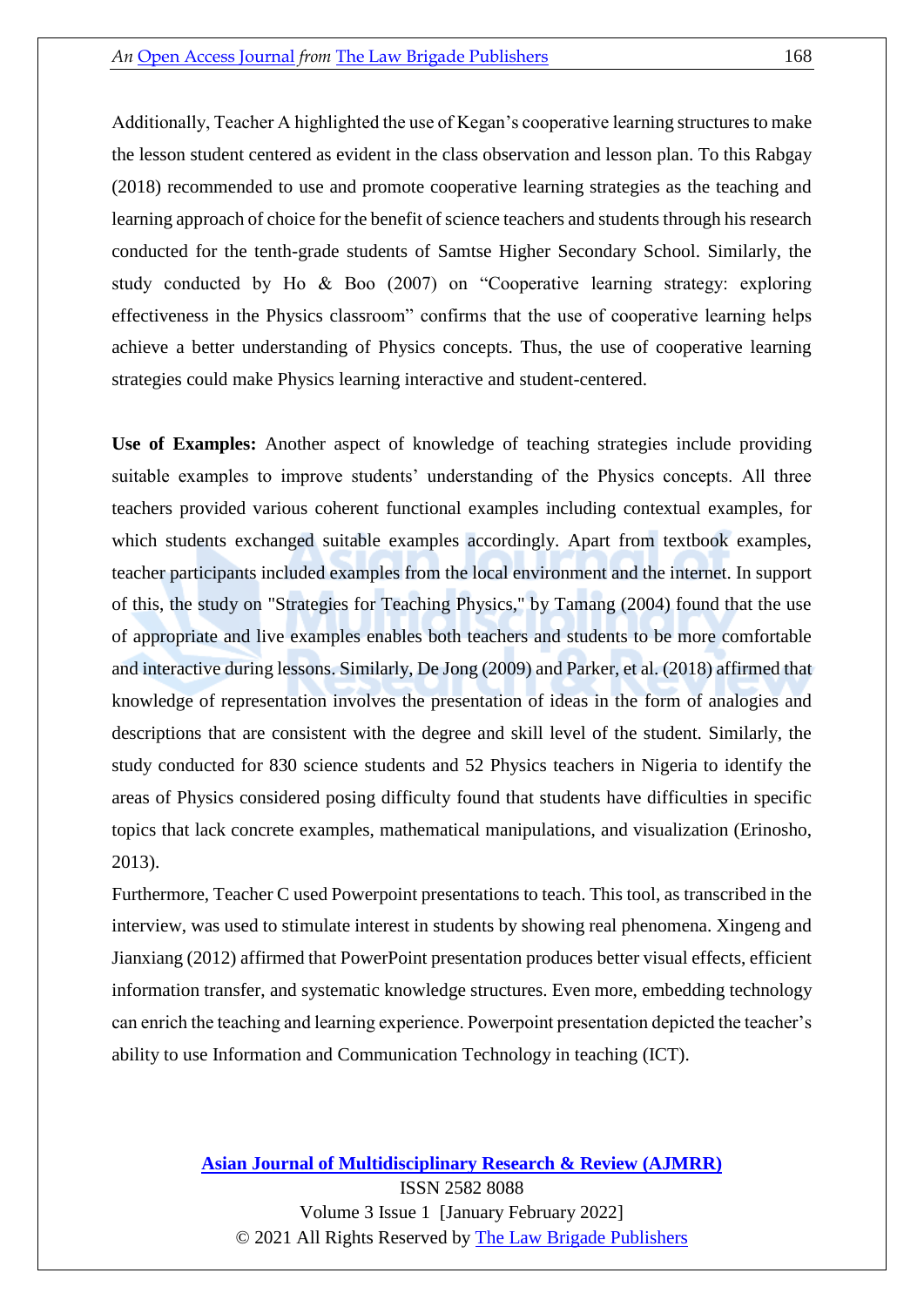#### *Knowledge of learners' conception*

The teachers should know themselves through the lens of students so that the teachers understand the level of learners to make the teaching and learning process interactive. So this discussion was carried to see the following.

**Lesson Goal and Assessment:** Lesson goal should be aligned to the assessment with a clear focus on what an individual student ought to understand. The objective used by participating teachers showed that every child was included (every child, each child) and were timely (at the end of the lesson, by the end of the lesson) which were measurable (define, explain, describe and solve). Correspondingly, Nilsson and Vikström (2015) concluded that a clear focus and awareness of what the students should understand makes it possible to teach the different concepts. All teachers fulfilled their lesson objectives in the lesson delivery. However, Teacher A's objectives were not fulfilled fully at the end of the lesson as it was given as homework. Correspondingly, a survey by Jang (2009) showed that the homework and tests as an assessment (of PCK) were perceived to be difficult tools that took time notwithstanding fast teaching pace. Largely, the assessment was carried out during the class to fulfill the lesson objectives in the form of teamwork and questioning.

**Prior Knowledge:** Teacher participants began instruction by building on students' prior knowledge and connecting it to new concepts (gravitational force and field). The prior knowledge focused on what students have already learned about force, gravity, and related examples. Correspondingly, Uwizeyimana et al. (2018) placed importance to consider prior knowledge of students as it aligns with most of the learning theories in education and building onto prior knowledge of students enhances learning. So the teachers laid importance in consideration of prior knowledge.

**Misconception:** Misconception ignored over time would lead to the accumulation of information on top of the wrong knowledge, resulting in incorrect knowledge interconnection and hence expanding misconception (Aydin, 2012). The deeper the misconceptions are, the more difficult it is to make corrections (Djanette & Fouad, 2014). However, teachers under study did not have a specific intervention or strategy to identify and address the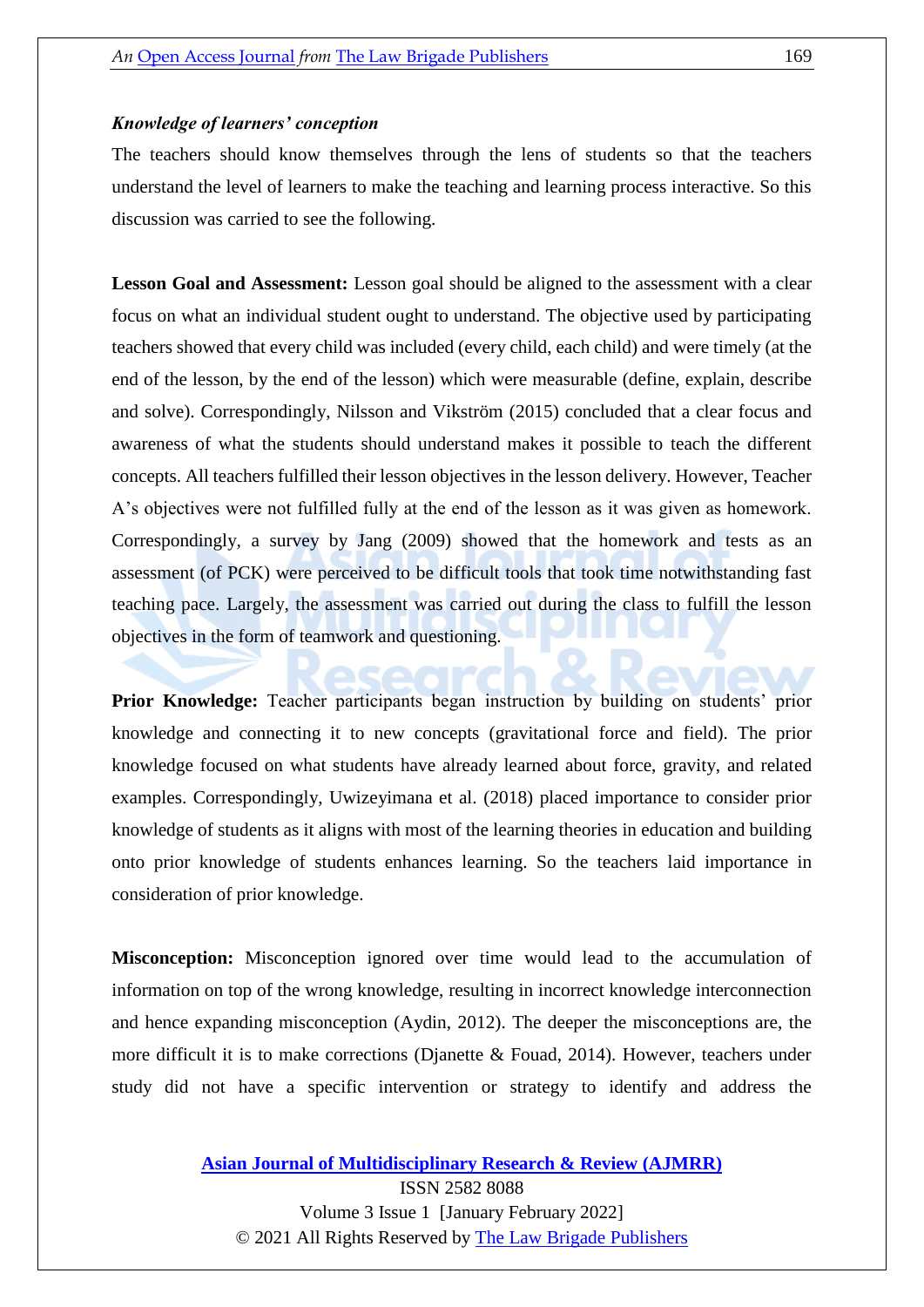misconceptions. They point out misconceptions related to the topic during the interview. Only Teacher A had a teaching on the misconception identified as the gravitational force being related to earth. So the teachers did not plan and address students' misconception though they could identify the probable misconception.

**Learners' Difficulties:** The teacher with the knowledge of how students understand would help to develop and apply specific pedagogy appropriate to the student, domain, or concept (Veal et al., 1999). In line with this, all three teachers were very friendly to students while teaching. It was evident from the opportunities given to students, acknowledgment for participation, calling students by names, and correcting students' answers with a positive tone. For the students with learning difficulties, teachers attended to the individual student during activities. Such students were also made to work in groups by mixing with high achievers. However, teachers did not plan separate strategies for learners with learning difficulties. Correspondingly, Halim et al. (2014) revealed that the PCK of science teachers should be different for high and low-achieving students and knowledge of students' understanding. Hence, the teachers did not have and execute strategies for learners with difficulty though attended individually during activities.

Concisely, the knowledge of learners included most of the best practices in teaching Physics indicated by Uwizeyimana et al. (2018). Their best practices included making use of instructional objectives, consideration of prior knowledge, construction of knowledge (teacher or student-centered), the inclusion of daily-life examples, working in groups discussion, use of many resources in learning physics, and use of the inductive approach. Thus the use of subjectspecific strategies was displayed by teachers.

## **CONCLUSION**

The teacher participants could build up the knowledge through relating one concept to others (which was mainly through the use of prior knowledge and examples to teach gravitational force and gravitational field). Similarly, inductive lessons in Physics lesson gave an opportunity for students to link Physics concepts with other concepts and use examples to understand.

**[Asian Journal of Multidisciplinary](https://thelawbrigade.com/ajmrr/) Research & Review (AJMRR)**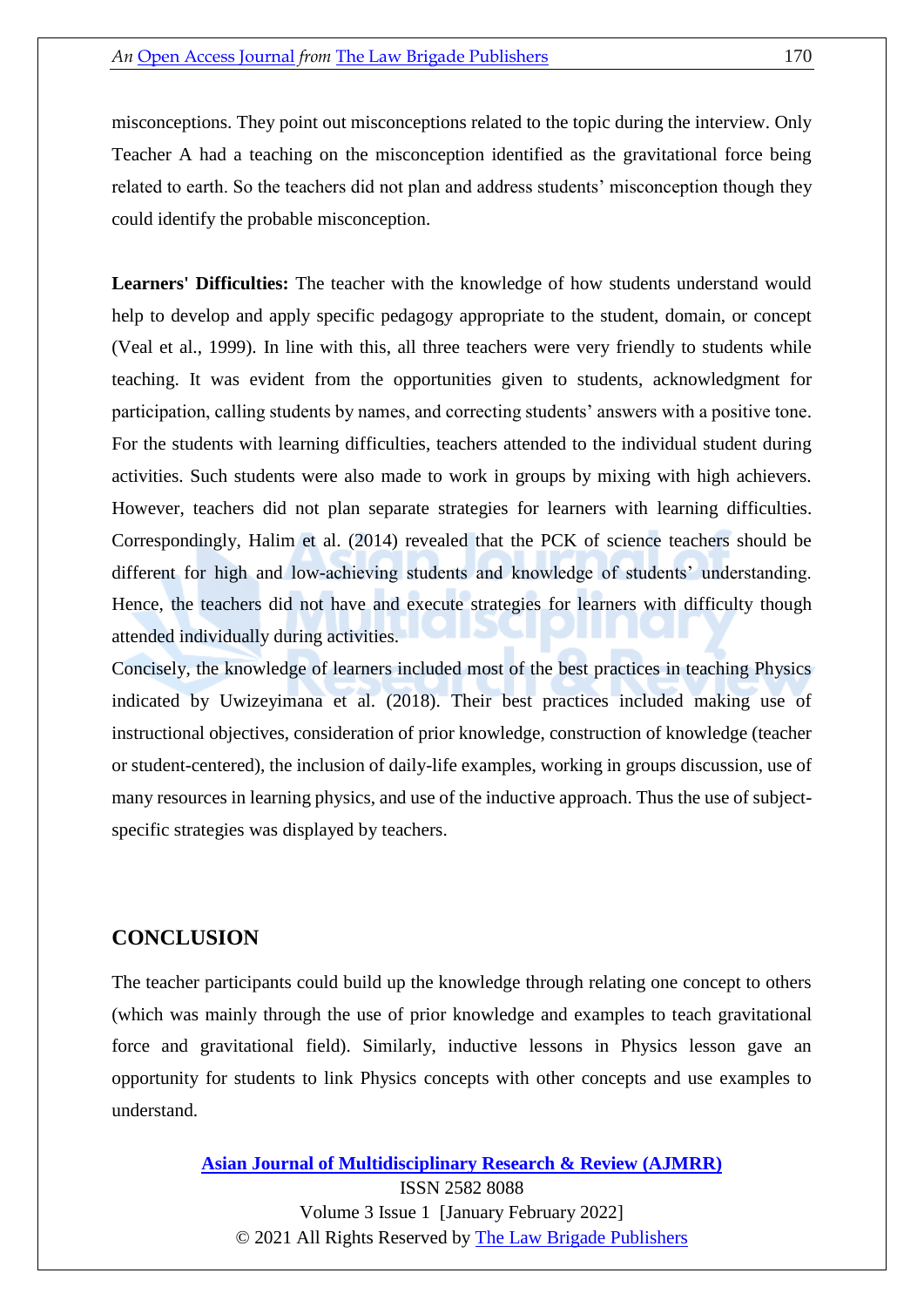The teacher participants used teaching strategies, including subject-specific and contentspecific strategies to teach gravitational force and field. Similarly, the use of practical and familiar examples in Physics (to teach gravitational force and gravitational field under the force and motion chapter) implied the display of Physics teachers' knowledge of teaching strategies under PCK. Use of cooperative learning strategies helped to involve students in learning Physics concept. The use of PowerPoint presentation depicted the teacher's ability to integrate ICT.

Lesson objectives were fulfilled through assessment during the lesson while the practice of assigning homework was seen as procrastinating of objective fulfillment. Prior knowledge of students was considered through the use of the basic concept of force and students' understanding of gravity to teach gravitational force and gravitational field. However, Physics teachers, in the study did not plan and teach on student misconception of the concept though they were able to identify during the interview. Similarly, teacher participants did not use alternative teaching strategies for learners with difficulty though teachers attended to students with difficulty by moving around during student activities. Nevertheless, teachers were very friendly to students as they acknowledged student participation, accepted mistakes, and corrected students' answers with a positive tone.

In general, understanding and use of subject PCK in teaching Physics was shown by the Physics teachers except for dealing with learners' misconception and using alternative strategies for learners with difficulty.

#### **REFERENCES**

- 1. Aydin, S., Keles, P. U., Hasiloglu, M. A., & Adyin, L. (2016) Academicians' views on conceptual and procedural learning in science education. *Participatory Educational Research*, *3*(5), 121-129.<http://dx.doi.org/10.17275/per.16.spi.2.13>
- 2. De Jong, O. (2009). Exploring and changing teachers' pedagogical content knowledge: An overview. In *O. de Jong, & Lilia Halim* (Ed.)*, Teachers' Professional Knowledge in Science and Mathematics Education: Views from Malaysia and Abroad*  (p. 1-33)*.* Bangi, Selangor.<https://bit.ly/3qX4EjU>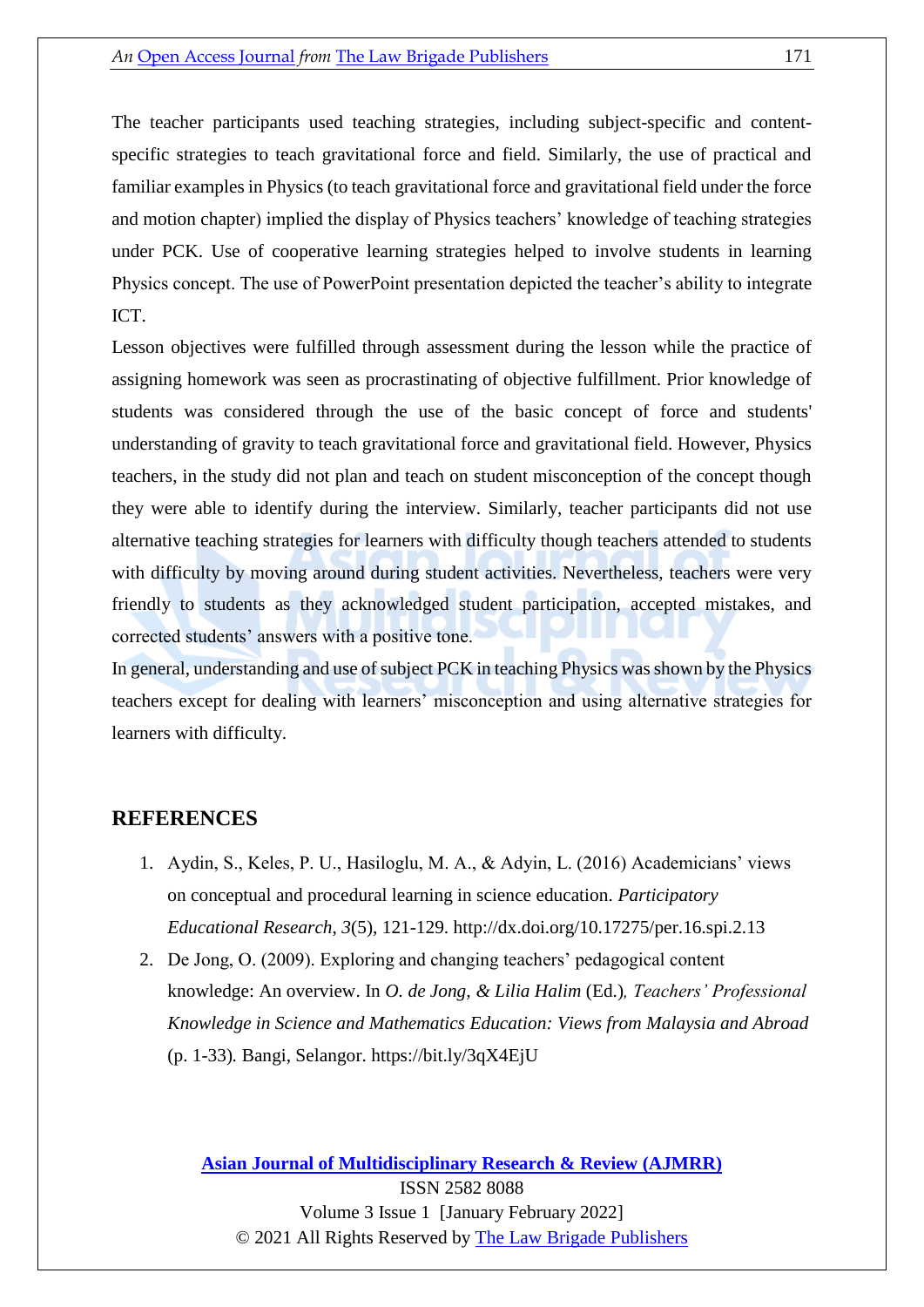- 3. De Miranda, M. A. (2008). Pedagogical content knowledge and technology teacher education: Issues for thought. *Journal of the Japanese Society of Technology Education*, *50*(1), 17-26.<https://bit.ly/3gQirEA>
- 4. Djanette, B., & Fouad, C. (2014). Determination of university students' misconceptions about light using concept maps. *Procedia - Social and Behavioral Sciences*, *152*, 582–589.<https://doi.org/10.1016/j.sbspro.2014.09.247>
- 5. Dorji, J. (2009). Factors affecting effective educational organization in Bhutan: Opinions on quality of education in Bhutan*.* In *Proceedings of national seminar, Centre for educational research and development,* 20-28.
- 6. Erinosho, S. Y. (2013). How do students perceive the difficulty of physics in secondary school? An exploratory study in Nigeria. *International Journal for Crossdisciplinary Subjects in Education (IJCDSE)*, *3*(3), 1510-1515. <https://doi.org/10.20533/ijcdse.2042.6364.2013.0212>
- 7. Etkina, E. (2010). Pedagogical content knowledge and preparation of high school physics teachers. *Physical Review Special Topics-Physics Education Research*, *6*(2), 1-26.<https://doi.org/10.1103/PhysRevSTPER.6.020110>
- 8. Halim, L., Abdullah, S.I.S.S., & Meerah, T. S M. (2014). Students' perceptions of their science teachers' pedagogical content knowledge. *Journal of Science Education and Technology, 23*(2), 227-237.<https://doi.org/10.1007/s10956-013-9484-2>
- 9. Halim, L., & Meerah, S. M. M. (2002). Science trainee teachers' pedagogical content knowledge and its influence on physics teaching. *Research in Science & Technological Education*, *20*(2), 215-225.<https://doi.org/10.1080/0263514022000030462>
- 10. Ho, F. F., & Boo, H. K. (2007). Cooperative learning; exploring its effectiveness in the physics classroom. *Asia-Pacific Forum on Science Learning and Teaching*, 8(2), 1-21.<https://bit.ly/3gQxkX6>
- 11. Hubber, P., Tytler, R., & Haslam, F. (2010). Teaching and learning about force with a representational focus: Pedagogy and teacher change. *Research in Science Education*, *40*(1), 5-28.<https://doi.org/10.1007/s11165-009-9154-9>
- 12. Jang, S. J. (2009). Exploration of secondary students' creativity by integrating webbased technology into an innovative science curriculum. *Computers & Education*, *52*(1), 247-255.<https://doi.org/10.1016/j.compedu.2008.08.002>

**[Asian Journal of Multidisciplinary](https://thelawbrigade.com/ajmrr/) Research & Review (AJMRR)** ISSN 2582 8088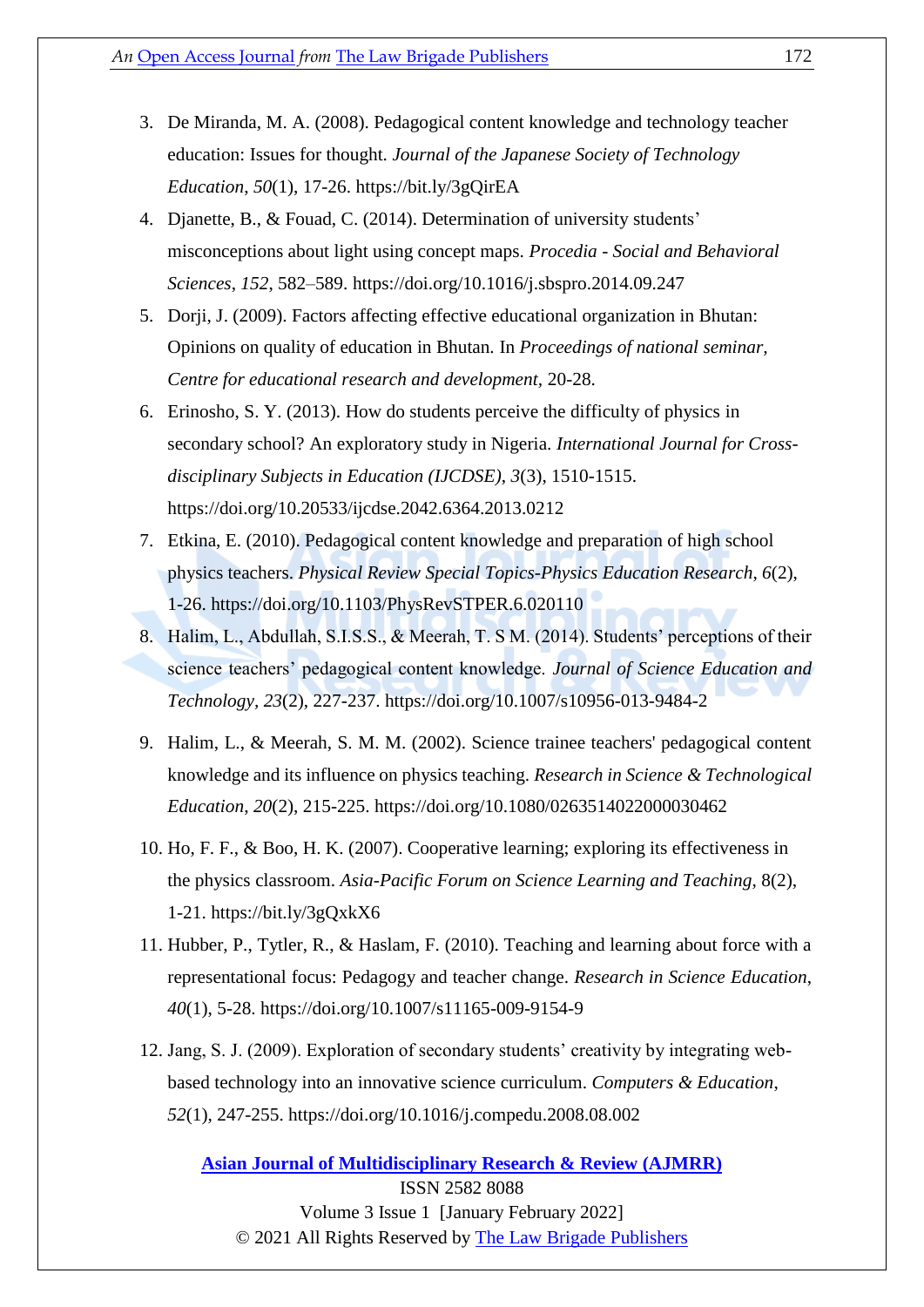- 13. Jatsho, S., & Rinchen, S. (2016). Strategies for teaching Physics: An action research. *Educational Innovation and Practice - A biannual Journal of Samtse College of Education, 1,* 53-66*.* <https://bit.ly/3qVqV1z>
- 14. Johnston, J., & Ahtee, M. (2006). Comparing primary student teachers' attitudes, subject knowledge and pedagogical content knowledge needs in a physics activity. *Teaching and Teacher Education*, *22*(4), 503-512. <https://doi.org/10.1016/j.tate.2005.11.015>
- 15. Karakuyu, Y. (2010). The effect of concept mapping on attitude and achievement in a physics course. *International Journal of Physical Sciences*, *5*(6), 724-737. <https://doi.org/10.5897/IJPS.9000557>
- 16. Kumari, K. (2015). *Impact of pedagogical content knowledge of teachers on pedagogical transitional problems of undergraduate students* [Doctoral dissertation]. Dayalbagh Educational Institute. https://bit.ly/3gNZjqt
- 17. Ministry of Education. (2014). *Bhutan educational blueprint: 2014-2024*. Ministry of Education.
- 18. Nargund‐Joshi, V., Rogers, M. A. P., & Akerson, V. L. (2011). Exploring Indian secondary teachers' orientations and practice for teaching science in an era of reform. *Journal of Research in Science Teaching*, *48*(6), 624-647. <https://doi.org/10.1002/tea.20429>
- 19. Nilsson, P., & Vikström, A. (2015). Making PCK explicit-capturing science teachers' pedagogical content knowledge (PCK) in the science classroom. *International Journal of Science Education*, *37*(17), 2836-2857. <https://doi.org/10.1080/09500693.2015.1106614>
- 20. Parker. J., Osei-Himah, V., Asare. S & Ackah. J, K (2018). Challenges faced by teachers in teaching integrated science in Junior High Schools in Aowin Municipality-Ghana. *Journal of Education and Practice, 9(12) 65-68.* <https://bit.ly/2KoqhZU>
- 21. Rabjay, T. (2018). The effect of using cooperative learning method on tenth grade students' learning achievement and attitude towards biology. *International Journal of Instruction, 11* (2), 265-280. *<https://eric.ed.gov/?id=EJ1174931>*